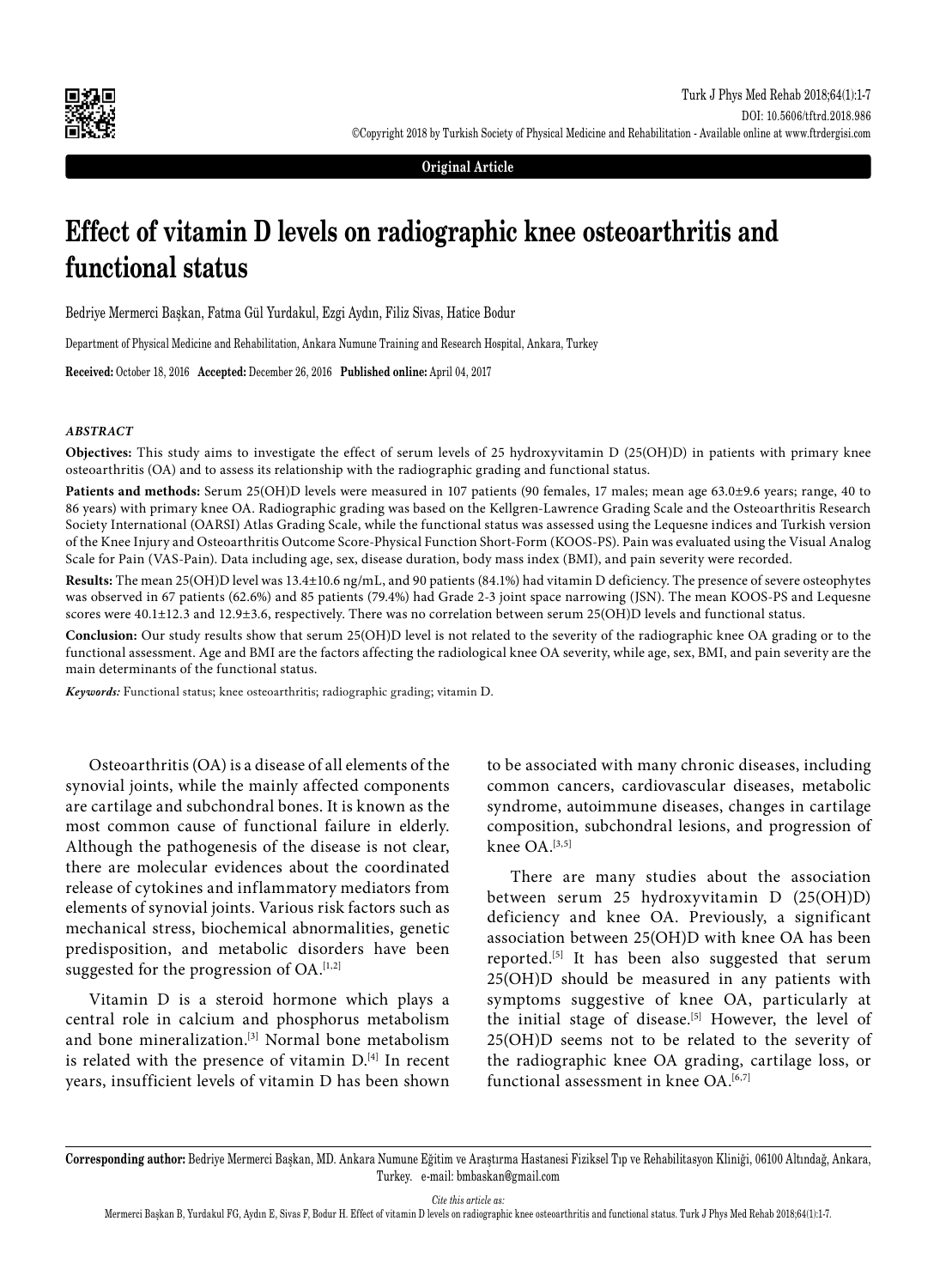In the present study, we aimed to investigate the effect of serum levels of 25(OH)D in patients with primary knee OA and to assess its association with the radiographic grading and functional status of the patients.

### **PATIENTS AND METHODS**

This cross-sectional study included a total of 107 patients (90 females, 17 males; mean age 63.0±9.6 years; range, 40 to 86 years) who were admitted to our Physical Medicine and Rehabilitation outpatient clinic and were diagnosed with primary knee OA between March 2015 and September 2015. The diagnosis of primary knee OA was based on the American College of Rheumatology (ACR) criteria.<sup>[8]</sup> Patients with inflammatory arthritis, intra-articular neoplasms, osteonecrosis, trauma, paresis, neuropathy, mental disorders, history of previous knee surgery, and history of intra-articular intervention or physical therapy within the past six months were excluded from the study. All patients included were informed about the study, and their written informed consent was obtained. The study protocol was approved by the institutional Ethics Committee. The study was conducted in accordance with the principles of the Declaration of Helsinki.

Demographic characteristics including age, sex, and disease duration were recorded. In both knees, the range of motion (ROM) was measured by goniometry and anteroposterior and lateral knee radiographs were taken during weight-bearing. Radiographic grading of OA was performed according to the Kellgren-Lawrence (K-L) criteria<sup>[9]</sup> by an experienced radiology specialist. All patients were scored for joint space narrowing (JSN) and osteophytes separately on a scale from 0 to 3 (0=normal; 3=severe) according to the Osteoarthritis Research Society International (OARSI) Atlas.[10] Pain was evaluated using the Visual Analog Scale for Pain (VAS-Pain), 0-10 cm and the severity of pain was assessed.<sup>[11]</sup> All patients were also assessed for function using the Lequesne indices<sup>[12]</sup> and Turkish version of the Knee Injury and Osteoarthritis Outcome Score-Physical Function Short-Form (KOOS-PS).<sup>[13]</sup>

Intact parathyroid hormone (PTH) (reference: 12-88 pg/mL), bone-specific alkaline phosphatase (ALP) (9-116 IU/L), and 25(OH)D3 (30-100 ng/mL) levels in the patient and the control groups were analyzed using standard methods. In addition, C-reactive protein (CRP) with the nephelometric method (0.2-5.0 mg/L), erythrocyte sedimentation rate (ESR) with the Westergren method (0-20 mm/h), serum total calcium, ionized calcium, urea, creatinine, phosphorous, total protein, and albumin levels were measured with the standard autoanalyzer. The vitamin D level was defined as deficient when 25(OH)D was <20 ng/mL.<sup>[14,15]</sup> The patients were divided into two groups according to 25(OH)D deficiency. Clinical, laboratory, and radiographic characteristics were analyzed between the two groups.

#### **Statistical analysis**

Statistical analysis was performed using the PASW version 18.0 software (SPSS Inc., Chicago, IL, USA). The Shapiro-Wilk test was used to for the normality test. According to the results, age, body mass index (BMI), and Lequesne variables were normally distributed. Non-parametric tests were used due to the unequal variances. Descriptive statistics were expressed in mean ± standard deviation (SD), and median (min-max) for continuous variables. The Student's t-test was used to analyze significant differences for normal distribution between low (<20 ng/mL) and normal vitamin D groups, while the Mann-Whitney U test was used for the abnormally distributed variables. The chi-square and Fisher's exact tests were done to evaluate associations among categorical variables. Each of the JSN and osteophytes scores were divided into two groups: the first group consisted of Grade 1 and 2 scores, while the second group consisted of Grade 3 scores according to the OARSI Atlas Grading Scale. Variable selection was performed with univariate analysis and at least moderately significant variables (i.e., age, disease duration, BMI, and vitamin D) were selected for the multivariate logistic regression analysis. The Spearman correlation test was used to analyze relationships between the functional scores and continuous variables. Multiple linear regressions were also used to examine the association with risk factors and functional scores. The KOOS-PS and Lequesne scores were analyzed in male and female groups using the Mann-Whitney U test. A  $p$  value of  $\leq 0.05$  was considered statistically significant.

### **RESULTS**

The demographic and clinical characteristics of all patients are shown in Table 1. Serum calcium, PTH, and albumin levels were within normal limits in all patients. The mean value of 25(OH)D level was 13.4±10.6 ng/mL, and 90 patients (84.1%) were vitamin D deficient. Radiographic findings based on the OARSI Atlas Grading Scale revealed JSN in all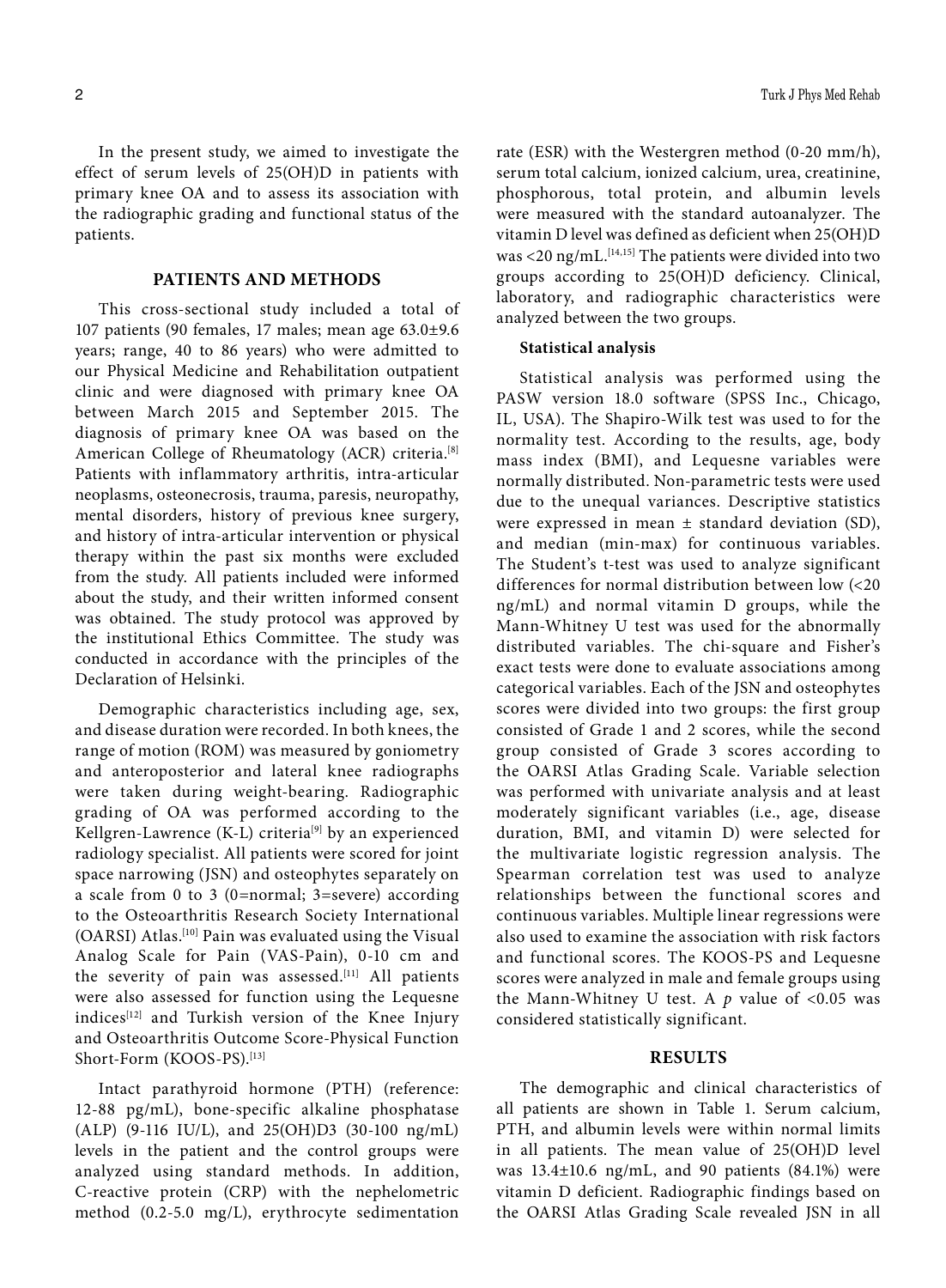| $\circ$<br>. T              |                |      |                |        |             |
|-----------------------------|----------------|------|----------------|--------|-------------|
|                             | $\mathbf n$    | %    | Mean±SD        | Median | Min-Max     |
| Age (year)                  |                |      | $63.0 \pm 9.6$ |        |             |
| <b>Sex</b>                  |                |      |                |        |             |
| Female                      | 90             | 84.1 |                |        |             |
| Male                        | 17             | 15.9 |                |        |             |
| Body mass index $(kg/m2)$   |                |      | $31.4 \pm 6.1$ |        |             |
| Duration of disease (month) |                |      |                | 60     | $1 - 240$   |
| Calcium (mmol/L)            |                |      |                | 9.60   | 7.70-78.00  |
| Vitamin D (ng/mL)           |                |      |                | 11.90  | 2.50-67.90  |
| Lequesne Index              |                |      | $12.9 \pm 3.6$ |        |             |
| KOOS-PS                     |                |      |                | 40.30  | 14.80-62.00 |
| Visual Analog Scale-pain    |                |      |                | 7.00   | 4.00-10.00  |
| Kellgren-Lawrence Grade     |                |      |                |        |             |
| 1                           | $\overline{4}$ | 3.7  |                |        |             |
| $\overline{c}$              | 33             | 30.8 |                |        |             |
| $\overline{\mathbf{3}}$     | 48             | 44.9 |                |        |             |
| $\overline{4}$              | 22             | 20.6 |                |        |             |
| OARSI-JSN                   |                |      |                |        |             |
| 1                           | 22             | 20.6 |                |        |             |
| $\overline{2}$              | 52             | 48.6 |                |        |             |
| 3                           | 33             | 30.8 |                |        |             |
| OARSI-osteophytes           |                |      |                |        |             |
| 1                           | 40             | 37.4 |                |        |             |
| $\overline{c}$              | 46             | 43.0 |                |        |             |
| 3                           | 21             | 19.6 |                |        |             |
|                             |                |      |                |        |             |

**Table 1.** Demographic and clinical characteristics of patients with knee osteoarthritis

SD: Standard deviation; Min: Minimum; Max: Maximum; KOOS-PS: Knee Injury and Osteoarthritis Outcome Score-Physical Function Short-Form;<br>OARSI: Osteoarthritis Research Society International Atlas.

| <b>Table 2.</b> A comparison of the patients with and without vitamin D deficiency |  |  |  |  |
|------------------------------------------------------------------------------------|--|--|--|--|
|------------------------------------------------------------------------------------|--|--|--|--|

|                                      | Group $1(n=90)$<br>$(25(OH)D < 20$ ng/mL) |      |                | Group $2(n=17)$<br>$(25(OH)D \ge 20 ng/mL)$ |             |                |      |                |        |             |               |
|--------------------------------------|-------------------------------------------|------|----------------|---------------------------------------------|-------------|----------------|------|----------------|--------|-------------|---------------|
|                                      | $\mathbf n$                               | %    | Mean±SD        | Median                                      | Min-Max     | $\mathbf n$    | $\%$ | Mean±SD        | Median | Min-Max     | $\mathcal{P}$ |
| Age (year)                           |                                           |      | $62.6 \pm 9.9$ |                                             |             |                |      | $65.0 \pm 7.5$ |        |             | 0.25          |
| <b>Sex</b>                           |                                           |      |                |                                             |             |                |      |                |        |             | 0.46          |
| Female                               | 75                                        |      |                |                                             |             | 15             |      |                |        |             |               |
| Male                                 | 15                                        |      |                |                                             |             | 2              |      |                |        |             |               |
| Body mass index (kg/m <sup>2</sup> ) |                                           |      | $31.7 \pm 6.0$ |                                             |             |                |      | $29.8 \pm 6.3$ |        |             | 0.37          |
| Duration of disease (month)          |                                           |      |                | 48.00                                       | 3.00-240.00 |                |      |                | 60.00  | 1.00-240.00 | 0.80          |
| Lequesne Index                       |                                           |      | $12.9 \pm 3.5$ |                                             |             |                |      | $13.1 \pm 3.8$ |        |             | 0.65          |
| KOOS-PS                              |                                           |      |                | 39.45                                       | 14.80-62.00 |                |      |                | 40.30  | 14.80-62.00 | 0.59          |
| Visual Analog Scale-pain             |                                           |      |                | 7.00                                        | 4.00-10.00  |                |      |                | 7.00   | 4.00-9.00   | 0.47          |
| Kellgren-Lawrence Grade              |                                           |      |                |                                             |             |                |      |                |        |             | 0.83          |
| 1                                    | 3                                         | 3.3  |                |                                             |             | 1              | 5.9  |                |        |             |               |
| $\overline{c}$                       | 27                                        | 30.0 |                |                                             |             | 6              | 35.3 |                |        |             |               |
| 3                                    | 42                                        | 46.7 |                |                                             |             | 6              | 35.3 |                |        |             |               |
| $\overline{4}$                       | 18                                        | 20.0 |                |                                             |             | 4              | 23.5 |                |        |             |               |
| <b>OARSI-JSN</b>                     |                                           |      |                |                                             |             |                |      |                |        |             | 0.80          |
| 1                                    | 18                                        | 20.0 |                |                                             |             | $\overline{4}$ | 20.6 |                |        |             |               |
| $\boldsymbol{2}$                     | 45                                        | 50   |                |                                             |             | 7              | 41.2 |                |        |             |               |
| 3                                    | 27                                        | 30   |                |                                             |             | 6              | 35.3 |                |        |             |               |
| OARSI-osteophytes                    |                                           |      |                |                                             |             |                |      |                |        |             | 0.66          |
| 1                                    | 32                                        | 35.6 |                |                                             |             | 8              | 47.1 |                |        |             |               |
| $\overline{c}$                       | 40                                        | 44.4 |                |                                             |             | 6              | 35.3 |                |        |             |               |
| 3                                    | 18                                        | 20.0 |                |                                             |             | 3              | 17.6 |                |        |             |               |

SD: Standard deviation; Min: Minimum; Max: Maximum; KOOS-PS: Knee Injury and Osteoarthritis Outcome Score-Physical Function Short-Form; JSN: joint space narrowing; OARSI: Osteoarthritis Research Society International Atlas.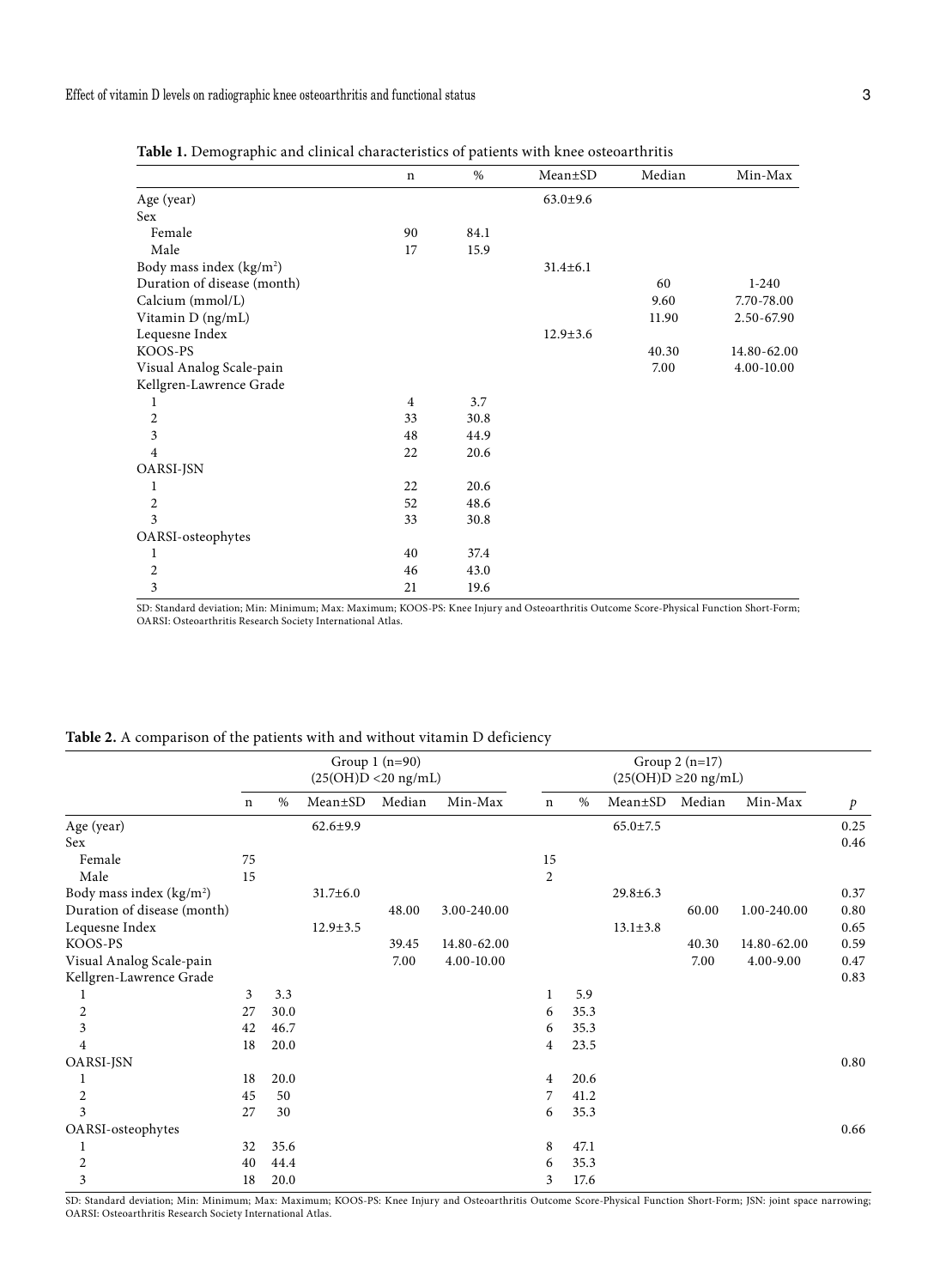|                  | B         | <b>SE</b> | $p^*$ | Exp(B) | 95% CI |       |
|------------------|-----------|-----------|-------|--------|--------|-------|
| <b>JSN</b>       |           |           |       |        |        |       |
| 2 (Grade $3$ )** |           |           |       |        |        |       |
| Intercept        | $-14.082$ | 3.297     | 0.000 |        |        |       |
| Age              | 0.131     | 0.034     | 0.000 | 1.140  | 1.066  | 1.218 |
| Body mass index  | 0.140     | 0.046     | 0.003 | 1.150  | 1.050  | 1.206 |
| Vitamin D        | $-0.004$  | 0.023     | 0.879 | 0.996  | 0.952  | 1.043 |
| Disease duration | 0.006     | 0.004     | 0.168 | 1.006  | 0.998  | 1.014 |
| Osteophytes      |           |           |       |        |        |       |
| 2 (Grade $3$ )** |           |           |       |        |        |       |
| Intercept        | $-8.537$  | 2.851     | 0.003 |        |        |       |
| Age              | 0.077     | 0.030     | 0.010 | 1.081  | 1.019  | 1.146 |
| Body mass index  | 0.072     | 0.045     | 0.107 | 1.075  | 0.985  | 1.174 |
| Vitamin D        | $-0.029$  | 0.032     | 0.360 | 0.971  | 0.912  | 1.034 |
| Disease duration | 0.002     | 0.004     | 0.595 | 1.002  | 0.994  | 1.011 |

**Table 3.** Multivariate logistic regression analysis showing the association between radiographic osteoarthritis and risk factors

B: Regression coefficient; SE: Standard error; Exp(B): Odds ratio; CI: Confidence interval; JSN: Joint space narrowing; \* p<0.05; \*\* The reference category 1.00 (Grade 1 and 2 according to the Osteoarthritis Research Society International Atlas).

patients, while JSN of Grade 2-3 was seen in 85 patients (79.4%) and 67 patients (62.6%) had severe osteophytes in the medial and lateral tibiofemoral compartments of both right and left knees. There was no significant difference in the age, BMI, duration of knee OA, function and radiographic grading between vitamin D deficient and normal groups (Table 2).

Risk factors for radiographic knee OA (OARSI-JSN and osteophytes) such as age, disease duration, BMI, and 25(OH)D deficiency were analyzed using multivariate logistic regression analysis. A significant relationship was found between the JSN with age and BMI, while only age was found to be associated with osteophytes (Table 3). However, 25(OH)D levels were not associated with JSN or osteophytes in the multivariate logistic regression analyses.

Furthermore, the KOOS-PS and Lequesne scores used to assess the functional status were not found to be significantly different between the groups. The factors associated with the functional scores were analyzed using the correlation analysis and pain, BMI, disease duration, and age were found to be associated with both indices (p<0.05). However, there was no correlation between the vitamin D levels and functional scores. In the multiple linear regression analyses, on the other hand, there was an association between the functional scores and age, BMI, and pain (Table 4).

The KOOS-PS and Lequesne scores were analyzed in categories according to sex. Although the Lequesne scores were found to be worse in females, there was no significant difference. In addition, the mean Lequesne scores were 10.5±3.3 (range 4 to 15) in males and

| Table 4. Functional status of patients with risk factors based on the multiple linear regression analysis |  |  |  |  |  |  |
|-----------------------------------------------------------------------------------------------------------|--|--|--|--|--|--|
|-----------------------------------------------------------------------------------------------------------|--|--|--|--|--|--|

|                          | B         | <b>SE</b> | Standard B $(\beta)$ | p        | 95% CI    |          |
|--------------------------|-----------|-----------|----------------------|----------|-----------|----------|
| KOOS-PS                  |           |           |                      |          |           |          |
| Constant                 | $-25.206$ | 9.494     |                      | 0.009    | -44.04    | $-6.372$ |
| Age                      | 0.297     | 0.100     | 0.231                | $0.004*$ | 0.098     | 0.495    |
| Body mass index          | 0.544     | 0.162     | 0.270                | $0.001*$ | 0.222     | 0.866    |
| Vitamin D                | 0.090     | 0.089     | 0.078                | 0.315    | $-0.087$  | 0.268    |
| Disease duration         | 0.008     | 0.016     | 0.038                | 0.628    | $-0.024$  | 0.040    |
| Visual Analog Scale-pain | 3.964     | 0.602     | 0.511                | $0.000*$ | 2.769     | 5.159    |
| Lequesne                 |           |           |                      |          |           |          |
| Constant                 | $-7.265$  | 2.821     |                      | 0.011    | $-12.860$ | $-1.669$ |
| Age                      | 0.124     | 0.030     | 0.333                | $0.000*$ | 0.065     | 0.183    |
| Body mass index          | 0.166     | 0.048     | 0.285                | $0.001*$ | 0.071     | 0.262    |
| Vitamin D                | 0.028     | 0.027     | 0.084                | 0.295    | $-0.025$  | 0.081    |
| Disease duration         | 0.004     | 0.005     | 0.075                | 0.353    | $-0.005$  | 0.014    |
| Visual Analog Scale-pain | 0.922     | 0.179     | 0.409                | $0.000*$ | 0.567     | 1.277    |

B: Regression coefficient; SE: Standard error; CI: Confidence interval; KOOS-PS: Knee Injury and Osteoarthritis Outcome Score-Physical Function Short-Form; \* p<0.05.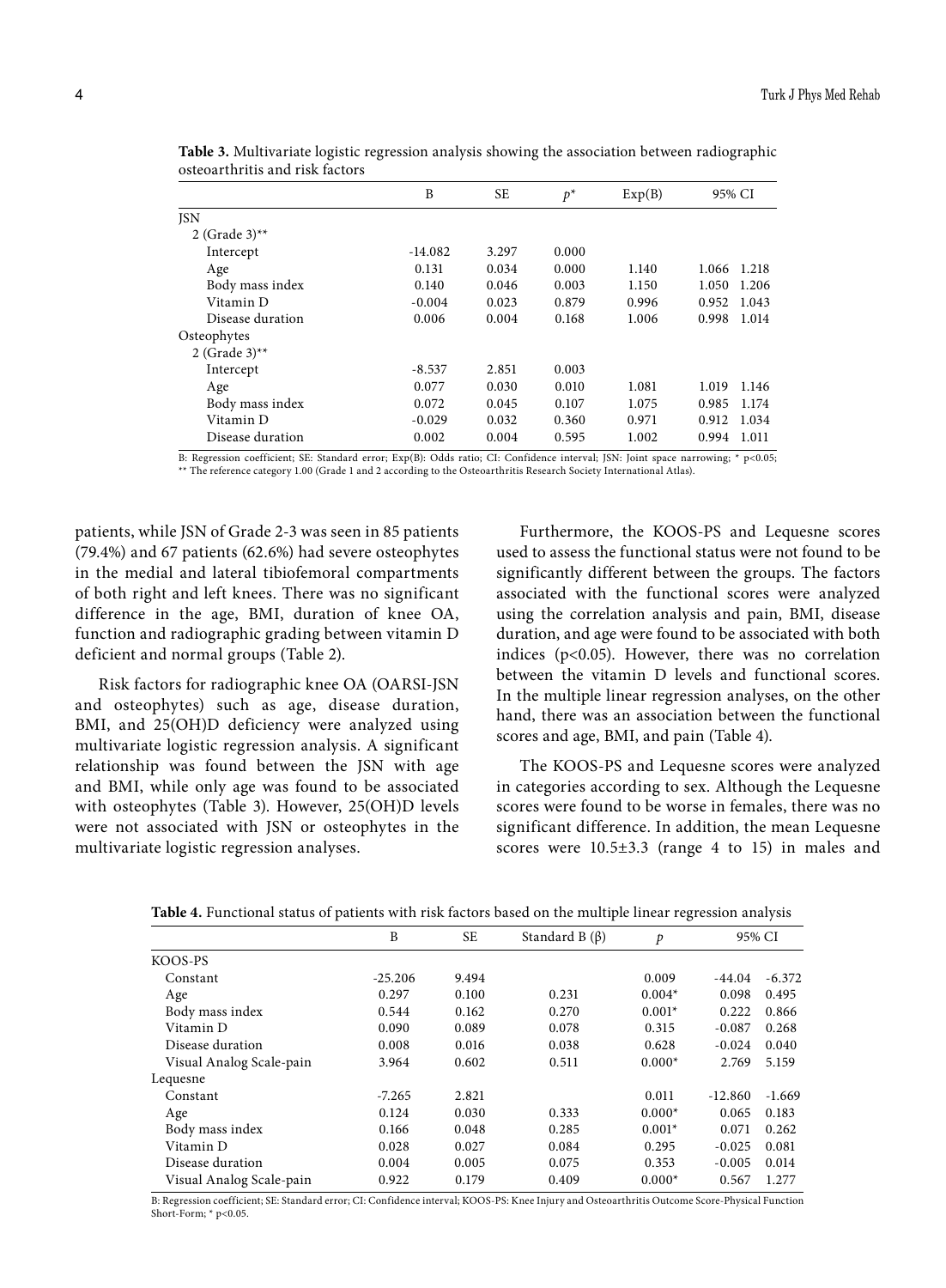13.4±3.4 (range 5 to 21) in females (p=0.003). The median KOOSPS scores was 40.30 (range 14.80 to 62.00) in males and 37.000 (range 14.80 to 54.40) in females (p=0.079).

## **DISCUSSION**

Osteoarthritis is the most common form of arthritis, characterized by cartilage loss, thereby, leading to the functional failure.<sup>[16]</sup> Vitamin D is a hormone which affects bone metabolism and non-bony tissues. The relationship between vitamin D and knee OA has been studied previously. In the literature, although there are studies supporting the effect of vitamin D deficiency on knee OA progression, no association has been reported in several studies.[5-7,16,17] In this study, therefore, we investigated the effect of serum levels of 25(OH)D in patients with primary knee OA and assessed its association with the radiographic grading and functional status of the patients.

Vitamin D deficiency, which is defined as serum 25(OH)D levels of <20 ng/mL, has been reported with a rate ranging from 2.3 to 60%.[18-22] Its prevalence varies according to the age and sex of the patient, ethnicity and geographical factors, and in those living in nursing homes. In the Turkish population, vitamin D deficiency ranges between 37.9 and 71.7%.[23-26] In this study, the mean 25(OH)D level was 13.4±10.6, and 90 patients (84.1%) were vitamin D deficient, indicating a higher prevalence compared to previous studies conducted in Turkey. This result may be due to the high mean age of the patients, high rates of housewives included and of those living in the rural areas. In addition, the sun exposure may be inadequate, as the majority of the women wear long garments and headscarves.

Some hypotheses have been advocated about the influence of vitamin D level on the development or progression of OA. Although the underlying mechanism still remains unclear, it is considered that vitamin D deficiency can affect the chondrocytes, the condition of articular cartilage, increasing the PTH and bone turnover.<sup>[17]</sup> Furthermore, vitamin D stimulates the synthesis of proteoglycan by the mature articular cartilage and, thus, may affect the articular cartilage metabolism.[27] However, several studies about vitamin D and OA relationship reveal controversial results. Heidari et al.<sup>[5]</sup> reported that 25(OH)D was associated with symptomatic knee OA in patients aged <60 years. In a review including 15 studies, a moderate evidence was found indicating that low levels of 25(OH)D were associated with an increased progression

of radiographic OA.<sup>[16]</sup> In another study including 880 randomly-selected patients, low vitamin D levels were associated with JSN.<sup>[28]</sup> Bergink et al.<sup>[17]</sup> also evaluated 25(OH)D levels, dietary vitamin D intake, and radiographic OA in 1,248 patients and they reported higher JSN scores in the patients with vitamin D deficiency.

Although it is thought that vitamin D has an effect on chondrocytes and articular cartilage, several studies have shown no association between vitamin D status and the risk of cartilage loss and severity of radiographic knee OA grading.<sup>[6,7]</sup> Muraki et al.[27] reported that lower 25(OH)D levels might be associated with increased knee pain rather than radiographic changes. In another study including 1,644 female twins, the authors found no association between the JSN and vitamin D levels in the patients who had an evidence of increased bone turnover, increased PTH levels, and decreased vitamin D levels.[29] In our study, radiographic X-ray grading was evaluated with two different methods (i.e., Kellgren-Lawrence and OARSI). Although the majority of the patients with knee OA had vitamin D deficiency, we found no relationship between vitamin D levels and radiographic severity. However, age and BMI were found to affect the radiographic scores in our study.

Furthermore, functional disability is one of major public health problems in elderly population. Knee OA provides major contribution to the joint function and disability in the general population.<sup>[30]</sup> Factors associated with disability in knee OA include age, low educational status, obesity, female sex, comorbidity, radiographic severity, and pain.[31] The risk of disability also increases with the presence of knee pain.[30-32] There are also several studies reporting a relationship between pain and physical functions in patients with knee OA.[30-32] In previous studies, knee pain, age, and obesity were found more evident determinants of functional disability than the severity of radiographic knee OA.<sup>[30-32]</sup> Consistent with the literature, we also found a positive correlation between the functional disability and pain severity, BMI, and age.

In recent years, the relationship between vitamin D deficiency and functional disability has been studied.<sup>[6,33-35]</sup> Sanghi et al.<sup>[34]</sup> suggested a slight, but statistically significant clinical benefit related to pain and function with vitamin D treatment in patients with knee OA. Glover et al.<sup>[35]</sup> also demonstrated that the participants with adequate vitamin D had significantly less knee OA pain and better functional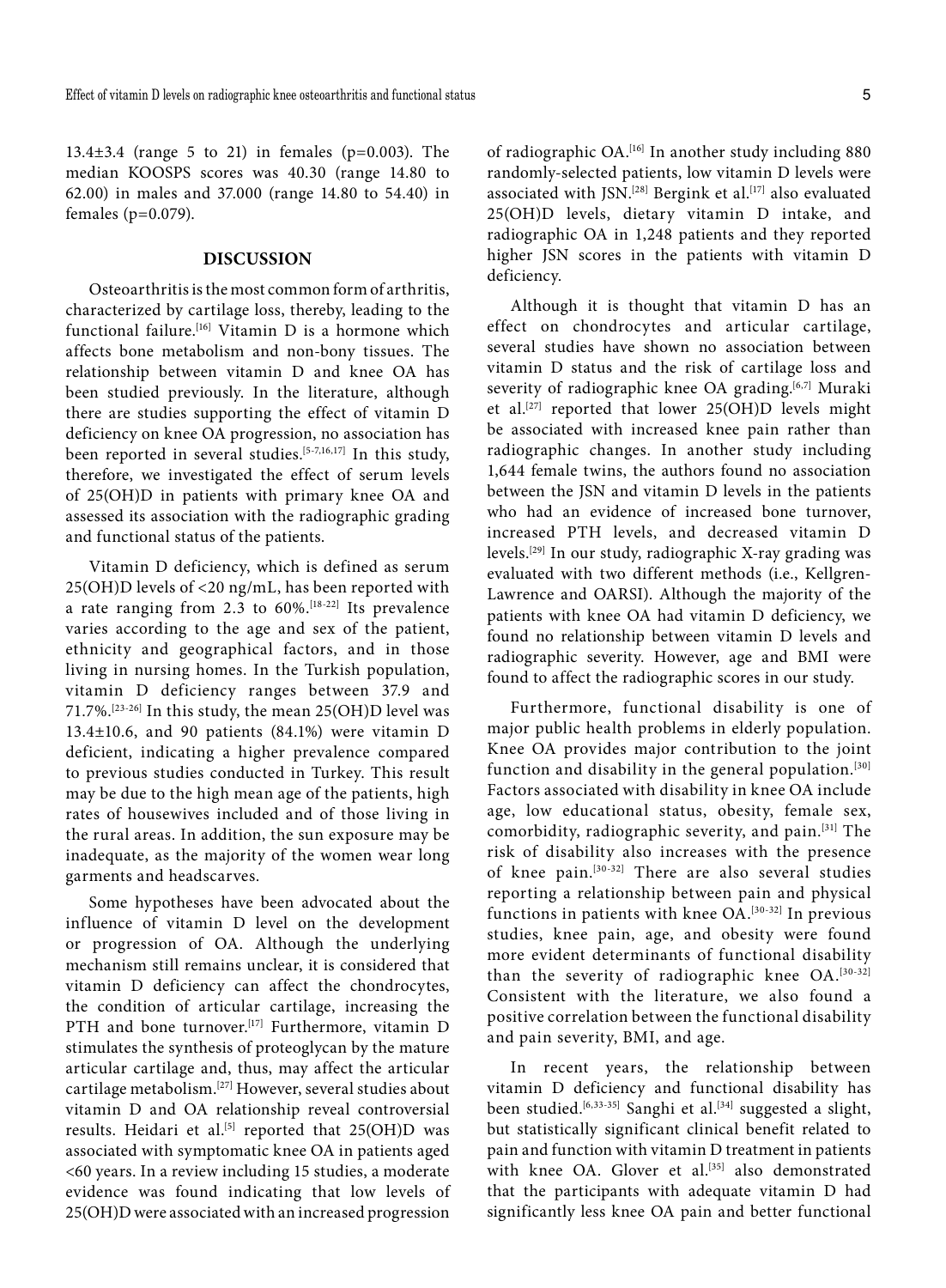performance than those with vitamin D deficiency. However, Al-Jarallah et al.<sup>[6]</sup> found no association between vitamin D and functional assessment in the patients with primary knee OA. Although functional status was evaluated with two different indices in the present study, we found no association between the functional scores and vitamin D levels. The higher mean age (>60 years) and radiographic OA Grade in both of vitamin D insufficient and normal groups may have affected the functional disability, rather than vitamin D levels.

The small sample size and lack of a longitudinal assessment are the main limitations to this study.

In conclusion, our study results suggest that there is no association between vitamin D levels and severity of knee OA and functional status. Age and BMI are the main risk factors which affect the radiographic knee OA severity, while age, sex, BMI, and pain are the main determinants for the functional status.

### **Declaration of conflicting interests**

The authors declared no conflicts of interest with respect to the authorship and/or publication of this article.

#### **Funding**

The authors received no financial support for the research and/or authorship of this article.

#### **REFERENCES**

- 1. Samuels J, Krasnokutsky S, Abramson SB. Osteoarthritis: a tale of three tissues. Bull NYU Hosp Jt Dis 2008;66:244- 50.
- 2. Kwan Tat S, Lajeunesse D, Pelletier JP, Martel-Pelletier J. Targeting subchondral bone for treating osteoarthritis: what is the evidence?Best Pract Res Clin Rheumatol 2010;24:51-70.
- 3. Fidan F, Alkan BM, Tosun A. Pandemic era: Vitamin D deficiency and insufficiency. Turkish Journal of Osteoporosis 2014; 20:71-4.
- 4. McAlindon TE, Felson DT, Zhang Y, Hannan MT, Aliabadi P, Weissman B, et al. Relation of dietary intake and serum levels of vitamin D to progression of osteoarthritis of the knee among participants in the Framingham Study. Ann Intern Med 1996;125:353-9.
- 5. Heidari B, Heidari P, Hajian-Tilaki K. Association between serum vitamin D deficiency and knee osteoarthritis. Int Orthop 2011;35:1627-31.
- 6. Al-Jarallah KF, Shehab D, Al-Awadhi A, Nahar I, Haider MZ, Moussa MA. Are 25(OH)D levels related to the severity of knee osteoarthritis and function? Med Princ Pract 2012;21:74-8.
- 7. Felson DT, Niu J, Clancy M, Aliabadi P, Sack B, Guermazi A, et al. Low levels of vitamin D and worsening of knee osteoarthritis: results of two longitudinal studies. Arthritis Rheum 2007;56:129-36.
- 8. Altman R, Asch E, Bloch D, Bole G, Borenstein D, Brandt K, et al. Development of criteria for the classification and reporting of osteoarthritis. Classification of osteoarthritis of the knee. Diagnostic and Therapeutic Criteria Committee of the American Rheumatism Association. Arthritis Rheum 1986;29:1039-49.
- 9. Kellgren JH, Lawrence JS. Radiological assessment of osteoarthrosis. Ann Rheum Dis 1957;16:494-502.
- 10. Altman RD, Hochberg M, Murphy WA Jr, Wolfe F, Lequesne M. Atlas of individual radiographic features in osteoarthritis. Osteoarthritis Cartilage 1995;3:3-70.
- 11. D'Agostino MA, Conaghan P, Le Bars M, Baron G, Grassi W, Martin-Mola E, et al. EULAR report on the use of ultrasonography in painful knee osteoarthritis. Part 1: prevalence of inflammation in osteoarthritis. Ann Rheum Dis 2005;64:1703-9.
- 12. Lequesne MG. The algofunctional indices for hip and knee osteoarthritis. J Rheumatol 1997;24:779-81.
- 13. Gul ED, Yilmaz O, Bodur H. Reliability and validity of the Turkish version of the knee injury and osteoarthritis outcome score-physical function short-form (KOOS-PS). J Back Musculoskelet Rehabil 2013;26:461-6.
- 14. Cherniack EP, Florez H, Roos BA, Troen BR, Levis S. Hypovitaminosis D in the elderly: from bone to brain. J Nutr Health Aging 2008;12:366-73.
- 15. Holick MF. Vitamin D deficiency. N Engl J Med 2007;357:266-81.
- 16. Cao Y, Winzenberg T, Nguo K, Lin J, Jones G, Ding C. Association between serum levels of 25-hydroxyvitamin D and osteoarthritis: a systematic review. Rheumatology (Oxford) 2013;52:1323-34.
- 17. Bergink AP, Uitterlinden AG, Van Leeuwen JP, Buurman CJ, Hofman A, Verhaar JA, et al. Vitamin D status, bone mineral density, and the development of radiographic osteoarthritis of the knee: The Rotterdam Study. J Clin Rheumatol 2009;15:230-7.
- 18. Greene-Finestone LS, Berger C, de Groh M, Hanley DA, Hidiroglou N, Sarafin K, et al. 25-Hydroxyvitamin D in Canadian adults: biological, environmental, and behavioral correlates. Osteoporos Int 2011;22:1389-99.
- 19. Rodriguez A, Santa Marina L, Jimenez AM, Esplugues A, Ballester F, Espada M, et al. Vitamin D Status in Pregnancy and Determinants in a Southern European Cohort Study. Paediatr Perinat Epidemiol 2016;30:217-28.
- 20. Holick MF. High prevalence of vitamin D inadequacy and implications for health. Mayo Clin Proc 2006;81:353-73.
- 21. Santos MJ, Fernandes V, Garcia FM. Vitamin D Insufficiency in a Hospital Population: A Photograph from the Laboratory Perspective. Acta Med Port 2015;28:726-34. [Abstract]
- 22. Al-Faris NA. High Prevalence of Vitamin D Deficiency among Pregnant Saudi Women. Nutrients 2016;8:77.
- 23. Altınova AE, Aktürk M, Törüner F, Kaya M, Bukan N, Yetkin İ, et al. Tip 2 diyabetli hastalarda D vitamini eksikliği prevalansı ve CRP, fibrinojen, glisemik kontrol ve insülin direnci ile ilişkisi. Gazi Tıp Dergisi 2010;21:117-20.
- 24. Öztürk G, Bulut E, Akyol S, Taşlıpınar MY, Giniş Z,Uçar F, et al. The effect of serum 25(OH) vitamin D on hemogram parameters. Dicle Medical Journal 2014;40:332-4.